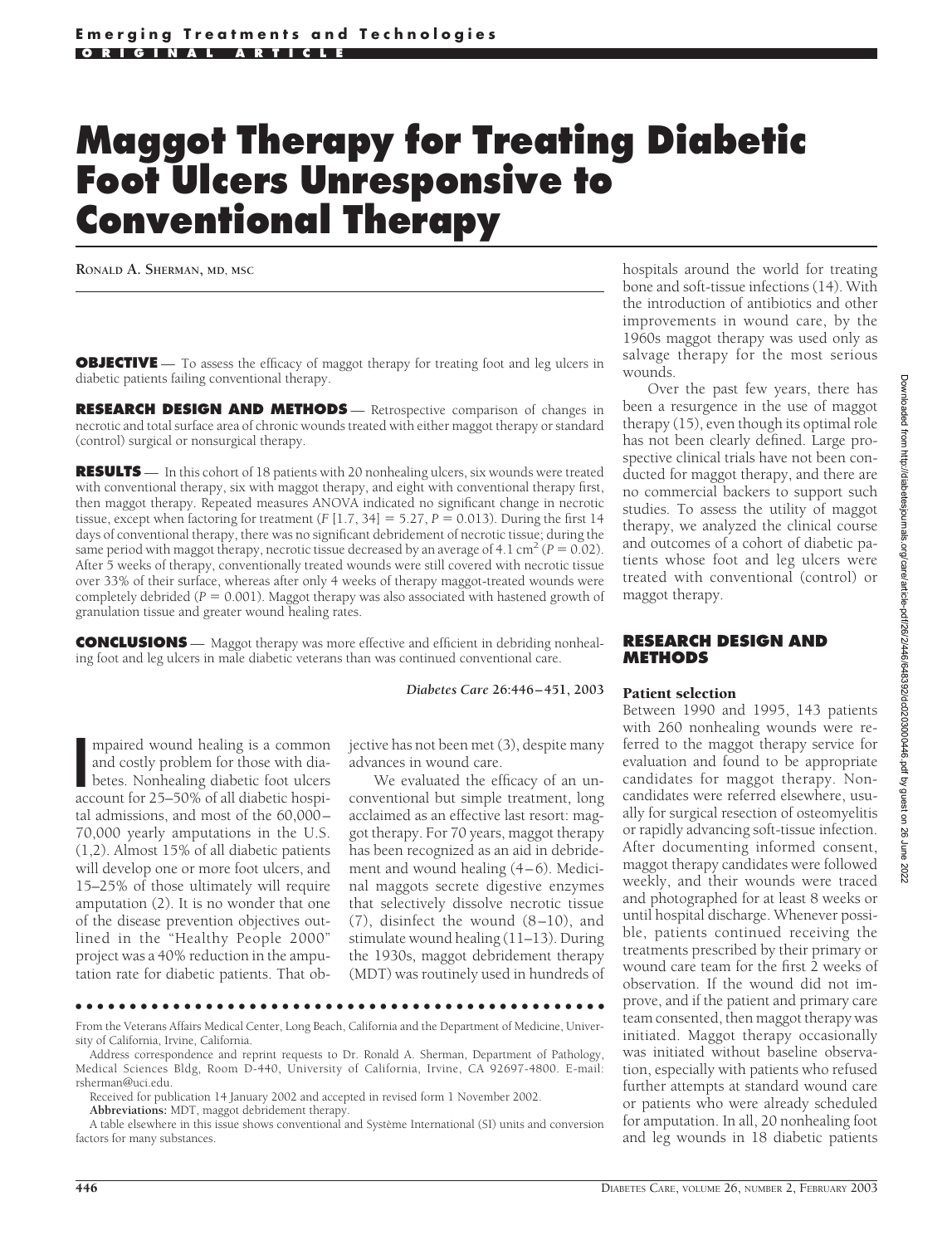

Figure 1—*Flow diagram of patients referred to and followed by the maggot therapy service, 18 of whom had wounds and data that qualified for this analysis.*

monitored by our service for at least 2 weeks were found to have contours that could be measured by planimetry, making them eligible for this study (Fig. 1).

## Administration of therapy

Maggot therapy was administered by applying disinfected fly larvae to the wound, within a cage-like dressing, as previously described (16,17). Larvae of *Phaenicia (Lucilia) sericata,* reared and disinfected in our insectary (18), were placed within the wound (five to eight larvae per square centimeter) with loose gauze. A ring of hydrocolloid (cut from Duoderm; Convatec, Princeton, NJ) was placed onto the skin surrounding the wound. A covering

of porous dacron chiffon or a nylon stocking was secured to the hydrocolloid ring with glue and tape (16,17). This cage-like dressing was then topped with a light gauze pad to absorb the necrotic drainage. The top layer of gauze was replaced every 4–6 h, but the cage dressing and maggots were left in place for cycles of about 48 h. Maggots were removed by pealing back the dressing with one hand while wiping up the larvae with a wet gauze pad held in the other hand. One or two cycles were applied each week; saline- or 0.125% sodium hypochlorite-moistened gauze dressings were applied during the period between MDT cycles and after maggot treatment was complete. Patients not receiving maggot therapy received the "con-

ventional" surgical or nonsurgical therapy selected by their primary care staff or the hospital's wound care team.

# Wound evaluations

Ulcer length, width, circumference, and surface area were calculated from digitized photographic images (Mocha; Jandell Scientific, San Rafael, CA). Primary outcome measures included *1*) change in relative and absolute amounts of necrotic tissue (defined as nonperfused, nonviable soft tissue); *2*) change in relative amounts of granulation tissue (defined as viable, well-vascularized, undifferentiated tissue); *3*) change in wound surface area over time; and *4*) the length of time until complete wound healing. The wound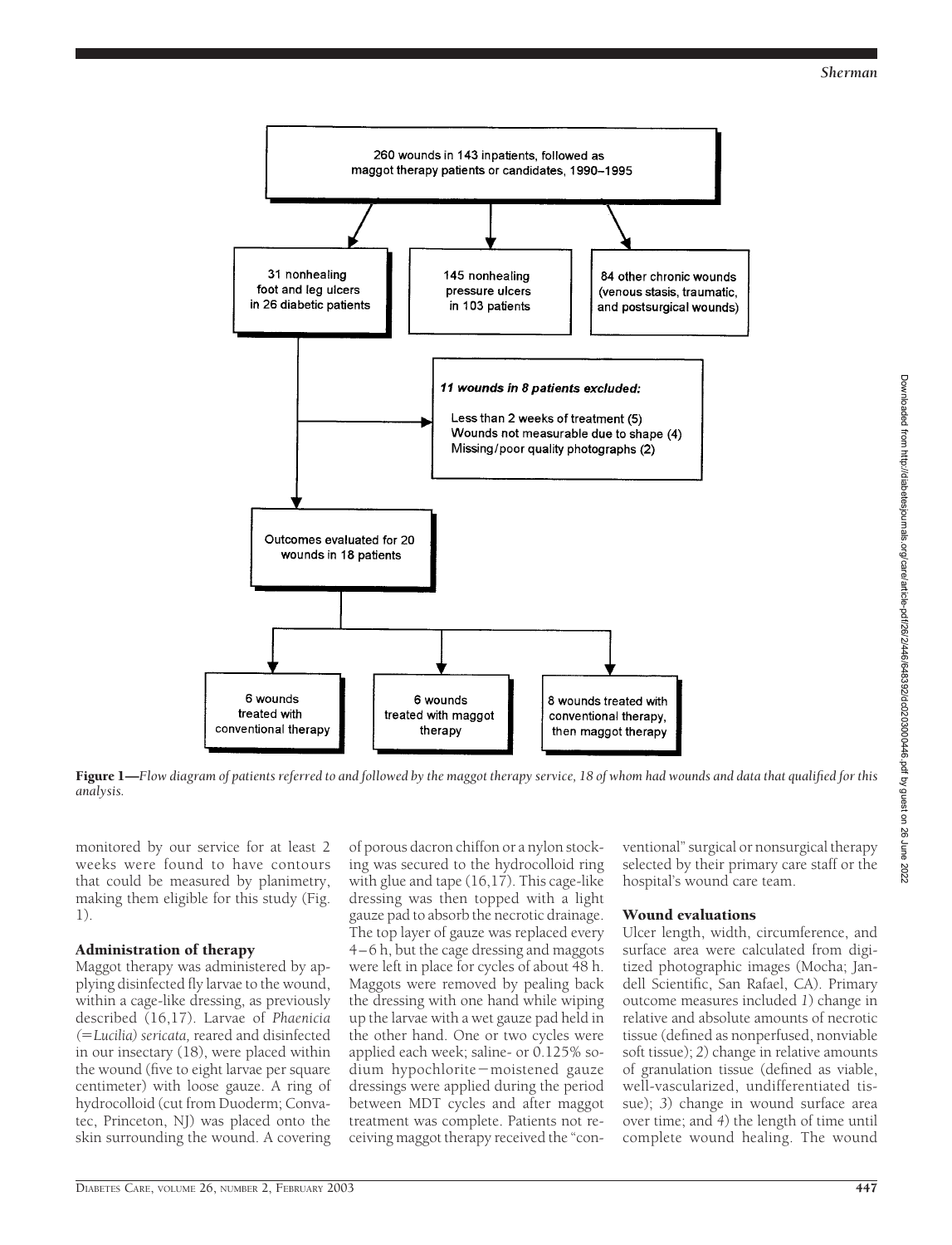## *Maggot debridement therapy*

| Table 1—Characteristics of 18 patients and 20 wounds undergoing treatment with standard care or maggot therapy |  |  |  |  |  |
|----------------------------------------------------------------------------------------------------------------|--|--|--|--|--|
|                                                                                                                |  |  |  |  |  |

|                                                                    | Conventional therapy | <b>MDT</b>           |
|--------------------------------------------------------------------|----------------------|----------------------|
| n wounds monitored                                                 | 14                   | 14                   |
| Duration (weeks)                                                   | 40 (13.5;4-312)      | $44(21;4-318)$       |
| Size $(cm2)$                                                       | $6.3(6.6; 0.5-15.5)$ | $13.3(7.8;0.9-42)$   |
| Circumference (cm)                                                 | $9.4(10.3;2.5-16.6)$ | 13.5 (10.7;3.3-27.7) |
| Depth to periosteum or into bone (%)                               | 14                   | 21                   |
| Necrotic tissue (% total surface)                                  | $44(35;0-100)$       | 38 (38;0-90)         |
| Granulation tissue (% total surface)                               | $18(0;0-90)$         | $19(1;0-100)$        |
| Pathologic precursors (26)                                         |                      |                      |
| Ischemic (%)                                                       | 7                    | 7                    |
| Neuropathic (%)                                                    | 86                   | 64                   |
| Mixed or undefined (%)                                             | $\overline{7}$       | 29                   |
| Prior treatment $(n \, [\%])$                                      |                      |                      |
| Dry gauze, saline, petrolatum, aloe, other gel                     | 3(21.4)              | 3(21.4)              |
| Topical antimicrobial                                              | 1(7.1)               | 1(7.1)               |
| Chemical debriding agent                                           | 1(7.1)               | $\mathcal{O}$        |
| Sharp debridement, incision and drainage, other surgical procedure | 5(35.7)              | 8(57.1)              |
| Three or more different nonsurgical methods                        | 4(28.6)              | 2(14.3)              |
| Patient age (years)                                                | 68 (72;53-82)        | 63 (62;53-74)        |
| Underlying illnesses                                               |                      |                      |
| Peripheral venous or arterial disease (%)                          | 64                   | 93                   |
| Cigarette smoker (%)                                               | 23                   | 14                   |
| Mean ideal body weight (%)                                         | 114                  | 129                  |
| Mean albumin (g/dl)                                                | 3.7                  | 3.7                  |
| Mean hemoglobin (g/dl)                                             | 12.4                 | 13.2                 |
| Receiving systemic antibiotics $(n \, [\%])$                       | 2(14)                | 3(21)                |

Data are means (median and range), unless otherwise specified. Six wounds received conventional therapy only, six received maggot therapy only, and eight received conventional therapy followed by maggot therapy.

healing rate, based on studies by Gilman (19) and Margolis et al. (20), was defined as the change in surface area divided by (except when less than five cases were expected, thereby invoking Fisher's exact test). Changes in tissue quality and sur-

apy, and one patient was taken for a below-knee amputation before maggot therapy was initiated.

$$
\frac{\Delta SA_{(t2-1)}}{\text{circumference}(t_{2-1})} \div (t_{2-1}) = \frac{\text{(surface area at time } t_2) - \text{(surface area at time } t_1)}{\text{[(circumference at time } t_1) + \text{(circumference at time } t_2)]/2}} \div t_{2-1}
$$

the mean circumference over time: where  $t_1$  = initial time of observation,  $t_2$ = final time of observation, and  $t_{2-1}$  = the period of observation  $(t_2 - t_1)$ , in weeks. Wound healing rates were calculated for  $t_{2-1} = 4$  weeks,  $t_{2-1} = 8$  weeks, and  $t_{2-1}$  = duration of treatment.

## Statistical analysis

Normally distributed ordinal and interval data were analyzed using Student's *t* test or logistic regression when variance was equal, and Welch's *t* test when variance was not equal. Ordinal and interval data not normally distributed were evaluated using the Mann-Whitney *U* test. Nominal data were analyzed using Pearson's  $\chi^2$  test

face area over time were evaluated using repeated measures ANOVA. The hypothesis of equality of means was discarded when the probability (*P*) of a type I error was 5%. Analyses were performed with SPSS statistical software (SPSS, Chicago, IL).

**RESULTS** — Of the 20 ischemic and neuropathic ulcers in these 18 patients, six wounds were treated only with conventional therapy, six with MDT, and eight with conventional therapy first, then MDT. For the six wounds (in five patients) not treated with maggot therapy, one patient did not consent to MDT, three patients' spouses did not consent to ther-

Differences between patients receiving conventional or maggot treatments are described in Table 1. Maggot-treated wounds tended to be larger and contain more necrotic tissue than wounds treated with conventional therapy, but these differences were not statistically significant. The average and median number of maggot treatments per wound was 15 and 10, respectively. Conventional treatments prescribed by the patients' primary providers or wound care team were consistent with the standard of wound care practiced in our facility: nonmedicated dry dressings or saline-moistened "wetto-dry" gauze changed every 8 h (four wounds); topical antimicrobials adminis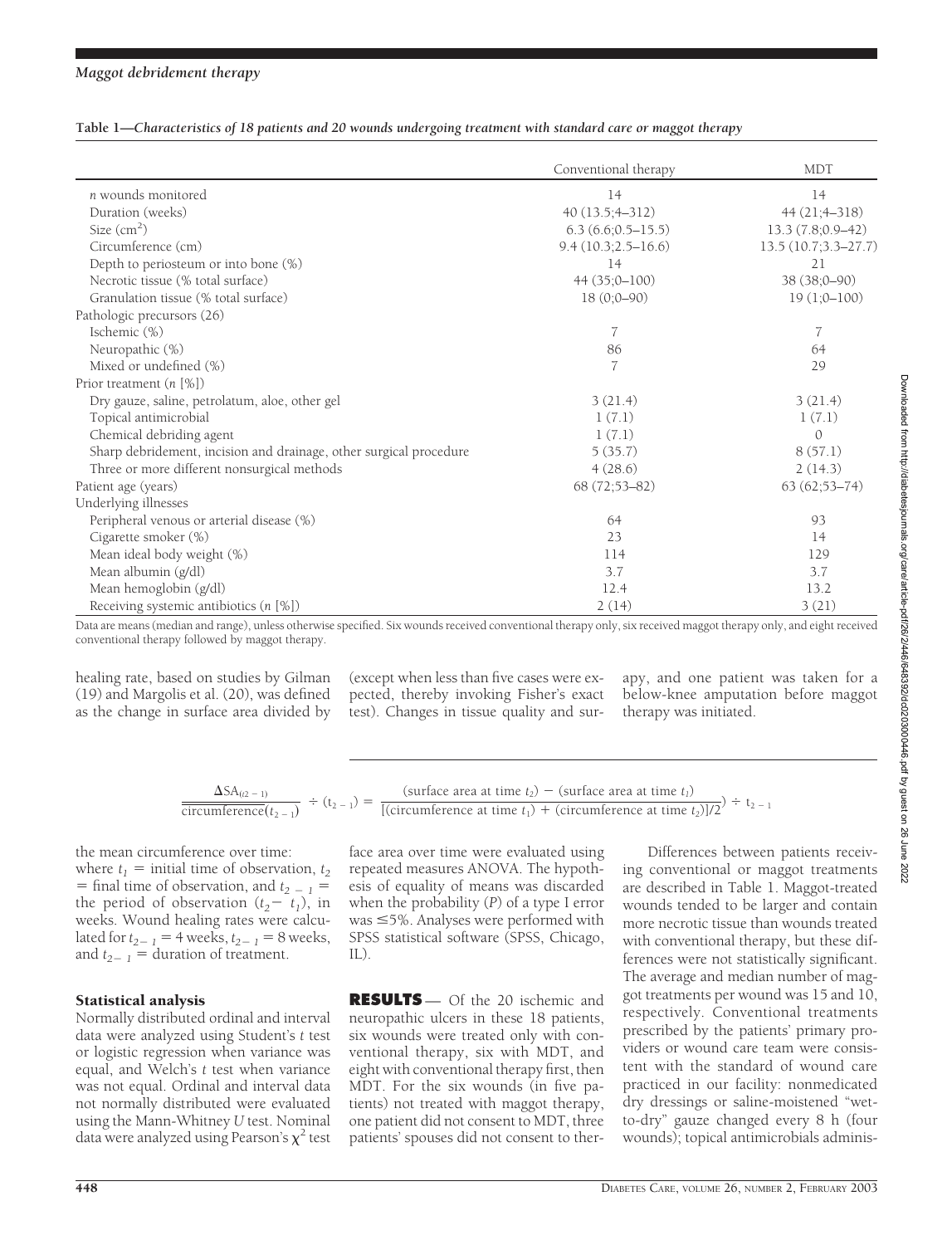**Table 2—***Results of 28 treatments with conventional wound care or maggot therapy*

|                                                                  | Conventional therapy                    | <b>MDT</b>                           |
|------------------------------------------------------------------|-----------------------------------------|--------------------------------------|
|                                                                  |                                         |                                      |
| n wounds monitored                                               | 14                                      | 14                                   |
| Average duration of therapy (weeks)                              | $5.3(4.1-6.4)$                          | $4.7(3.5-6.0)$                       |
| Debridement                                                      |                                         |                                      |
| Initial necrotic tissue (% total area)                           | $44(22-67)$                             | $38(22 - 55)$                        |
| Initial surface area of necrotic tissue $\text{cm}^2$ )          | $2.7(1.2-4.4)$                          | $5.0(2.0 - 8.0)$                     |
| Necrotic tissue (% total surface area) at week 2                 | $39(19-58)$ *                           | $7(1-13)^*$                          |
| Percent change in surface area of necrotic tissue                | $+8\%$ (-8 to 25)*                      | $-59(-125 \text{ to } 7)^*$          |
| Weekly change in surface area of necrotic tissue $\text{cm}^2$ ) | $+0.4 (-0.4 \text{ to } 1.2)$           | $-3.9$ ( $-8.4$ to $-0.6$ )          |
| Wound size and healing                                           |                                         |                                      |
| Initial surface area $\text{(cm}^2\text{)}$                      | $6.3(4.2 - 8.5)$                        | $13.3(6.4 - 20.2)$                   |
| Surface area at 4 weeks $\text{cm}^2$ )                          | $10.9(6.1 - 15.7)$                      | 11.8(4.8–18.7)                       |
| Change in surface area $\text{cm}^2$ )                           | $+5.0(0.19-9.8)$ *                      | $-3.8$ ( $-7.0$ to 0.6) <sup>*</sup> |
| Weekly change in surface area $\rm (cm^2)$                       | $+1.15(0.24-2.1)$ *                     | $-0.78$ (-1.6 to 0.1) <sup>*</sup>   |
| Weekly % change in surface area (final/initial)                  | $+27(4.1-50)$                           | $-2(-22$ to 18)                      |
| Healing rate at 4 weeks                                          | $-0.08$ (-0.15 to $-0.0002$ )*          | $0.08(0.20 - 0.14)$ *                |
| Healing rate at 8 weeks                                          | $-0.02$ ( $-0.08$ to 0.04) <sup>*</sup> | $0.07(0.04 - 0.11)^*$                |
| Wounds completely closed (%)                                     | $21(0-44)$                              | $36(7-65)$                           |
| Average time until wound closure (weeks)                         | $18(8-28)$                              | $15(3-26)$                           |
| Quality of wound base: preparation for graft or surgical closure |                                         |                                      |
| Initial granulation tissue (% total area)                        | $18(2-33)$                              | $19(4-35)$                           |
| Granulation tissue at 4 weeks (% total area)                     | $15(1-30)*$                             | 56 (34-77)*                          |

Data are means (median and range), unless otherwise specified. Six wounds received conventional therapy only, six received maggot therapy only, and eight received conventional therapy followed by maggot therapy. \*Differences in mean values where the probability  $(P)$  of a type I error is  $\leq 0.05$ .

tered three times daily (three wounds); acemannan hydrogel applied 1–3 times daily (one wound); hydrocolloid pads 1–2 times weekly (one wound); multiple nonsurgical modalities (two wounds); or bedside surgical debridement up to three times weekly (three wounds).

Maggot therapy was associated with faster debridement and wound healing than conventional therapy (Table 2, Figs. 2, 3). MDT-treated wounds saw a 50% reduction in necrotic surface area ("halfdebrided") in 9 days, whereas conventionally treated wounds did not reach that stage until day 29 ( $P < 0.001$ ). Within 2 weeks, maggot-treated wounds were covered by only 7% necrotic tissue  $(0.9 \text{ cm}^2)$ , compared with 39% necrotic tissue (3.1 cm<sup>2</sup>) for conventionally treated wounds  $(P = 0.009)$ . Within 4 weeks, maggottreated wounds were completely debrided, whereas wounds treated with conventional therapy for an average of 5 weeks were still covered with necrotic tissue over 33% of their surface  $(P = 0.001)$ .

The efficacy of MDT was further evaluated using repeated measures ANOVA, with necrotic tissue surface area as a within-subject factor, treatment group (MDT versus conventional therapy) as

the between-subject factor, and initial surface area of necrotic tissue as a covariate in the analysis. The sphericity assumption was not met, so the Huyn-Feldt correction was applied. The ANOVA indicated no significant change in necrotic tissue, except when factoring for treatment  $(F [1.7, 34] = 5.27, P = 0.013)$ . Repeated measures ANOVA for each treatment arm alone demonstrated that



**Figure 2—***Surface area of necrotic tissue over time, during treatment with maggots* ( $\bullet$ ; n = 14) *or standard therapy (* $O$ *; n = 14). Six wounds received conventional therapy only, six received maggot therapy only, and eight received conventional therapy followed by maggot therapy. Error bars indicate standard error.*  $*P < 0.05$ .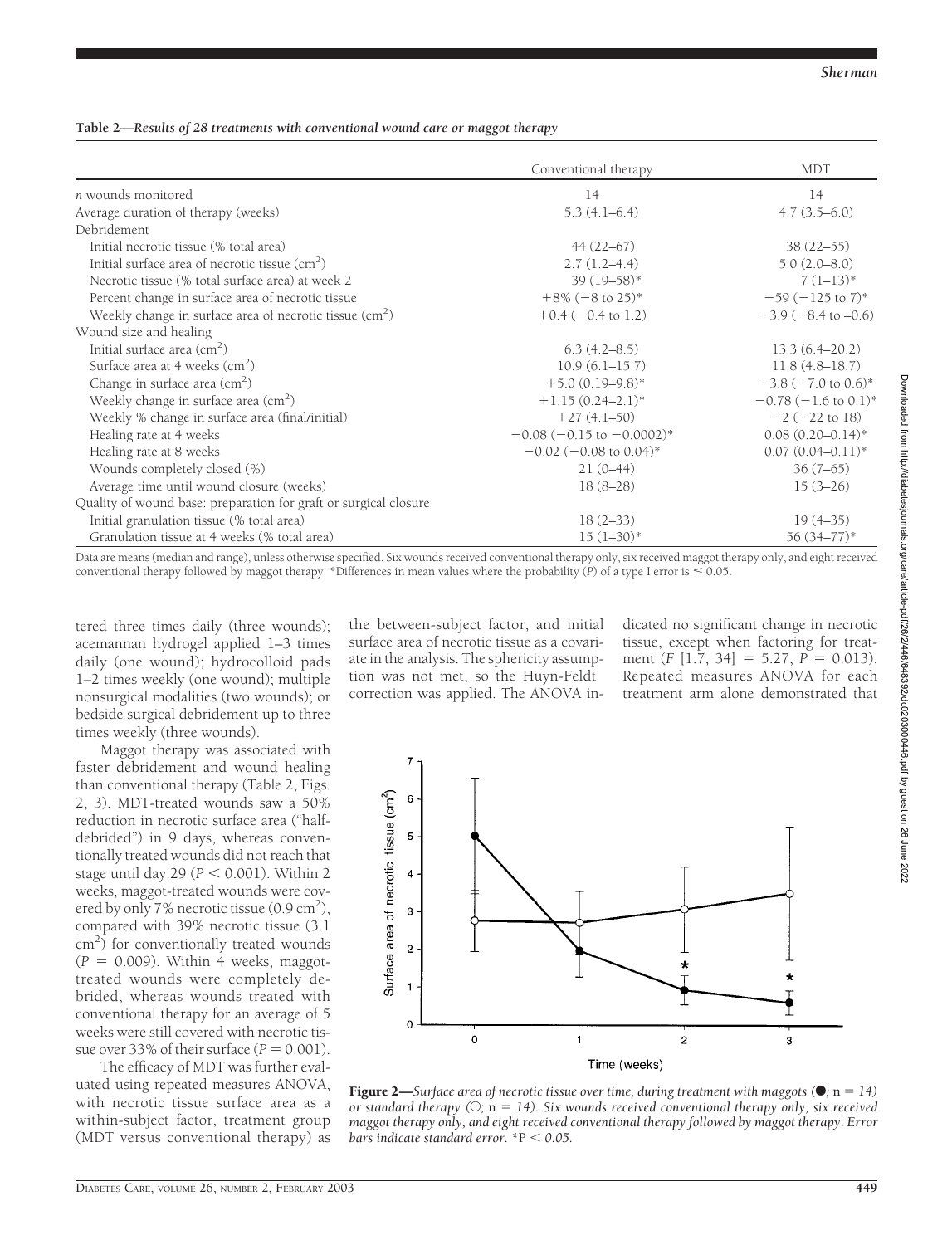

Figure 3—*Percent of wound base covered by granulation tissue, over time, during treatment with maggots* ( $\bullet$ ; n = 14) or standard therapy ( $\circ$ ; n = 14). Six wounds received conventional therapy *only, six received maggot therapy only, and eight received conventional therapy followed by maggot therapy. Error bars indicate standard error.*  $*P < 0.05$ .

MDT was associated with a significant decrease in necrotic tissue (mean debridement of 4.1 cm<sup>2</sup> within 2 weeks;  $P =$ 0.02), whereas conventional therapy was not associated with any decrease in necrotic tissue over the same period.

Maggot therapy was associated with hastened growth of granulation tissue and greater wound healing rates. Within 4 weeks, maggot-treated wounds were not only debrided, but were covered with healthy granulation tissue over about 56% of their wound base. In contrast, granulation tissue covered only 15% of the base of those wounds treated conventionally ( $P = 0.016$ ).

Debridement and healing rates of the eight wounds treated first with conventional therapy, then with maggot therapy, were compared by paired *t* tests. Surface areas at the beginning of conventional therapy  $(3.8 \text{ cm}^2)$  and maggot therapy  $(9.7 \text{ cm}^2)$  were not significantly different, but their weekly change was significant (increase of 1.0 cm2 /week in surface area of wounds during conventional therapy versus decrease of 0.9 cm<sup>2</sup>/week in surface area of the same wounds during maggot therapy;  $P = 0.018$ ). Similarly, the average portion of wound base covered with necrotic tissue was equivalent at the start of conventional therapy (43%) and  $\sim$  5.6 weeks later when maggot therapy was initiated (37%). Just 1 week of mag-

got therapy completely debrided all but 17% of the wound base, whereas 1 week of standard therapy failed to debride necrotic tissue from 39% of the wound base  $(P = 0.012)$ .

Two maggot-treated patients complained of pain during therapy, but the pain was not severe enough to cause them to abandon maggot debridement. The same two patients complained of pain during conventional dressing changes also.

**CONCLUSIONS** — The current enthusiasm for maggot debridement has been fueled more by anecdotal reports and personal experience than by scientific studies. Until now, there has not been a study comparing maggot therapy to conventional treatments for diabetic foot wounds. The present analysis demonstrated that maggot therapy is more effective and efficient in debriding nonhealing foot and leg ulcers in diabetic male veterans than the typical conventional treatment currently prescribed. Maggot therapy was also associated with a more rapid decrease in wound size and an increase in granulation tissue, making the wounds ready for surgical closure. The higher number of patients actually achieving complete wound closure within the 8-week study period (14% with maggot therapy vs. 0% with conventional

therapy) did not reach statistical significance.

These findings support the benefits of maggot therapy claimed by earlier authors. Mumcuoglu et al. (24) reported effective debridement for 24 of 27 nonhealing wounds in 22 diabetic patients treated with an average of six maggot treatments over the course of 2 weeks; 12 wounds were debrided within just 1 week. Rayman et al. (25) and Fleischmann et al. (26) similarly found maggot therapy to be a valuable treatment for debriding diabetic foot wounds. However, reported outcomes were subjective, there were no control groups, and the effects on wound closure were not evaluated. Only two prior studies of maggot therapy incorporated control groups. Sherman et al. (22) demonstrated that maggot therapy enhanced the closure rate of pressure ulcers in spinal cord injury patients, and Wayman et al. (23) demonstrated that maggot therapy was associated with more rapid debridement and reduced cost when compared to hydrogel for the treatment of venous stasis ulcers. Neither of these prospective studies evaluated diabetic foot ulcers.

The present study demonstrated that the benefits of maggot debridement therapy reported for pressure and venous stasis ulcers can also be realized by diabetic patients with chronic ischemic and neuropathic wounds. The results of this study should not be misinterpreted as suggesting that conventional therapy is generally ineffective. The overall efficacy of conventional therapy was not assessed in this study, and it is likely that conventional treatments are very effective in treating most wounds. This study simply evaluated wounds that were not responding to conventional care, and demonstrated that MDT was far more effective in treating these chronic wounds than was a trial of another standard therapy. The findings suggest that we should not consider maggot therapy only as a last resort (an alternative to amputation); rather, we should consider using MDT earlier during the course of therapy, as a second- or thirdline option.

Many questions remain unanswered, and a large prospective evaluation is warranted. Although MDT debrided wounds, decreased their size, and prepared them for closure more rapidly than did conventional therapy, the rate of wound closure was not significantly higher than that as